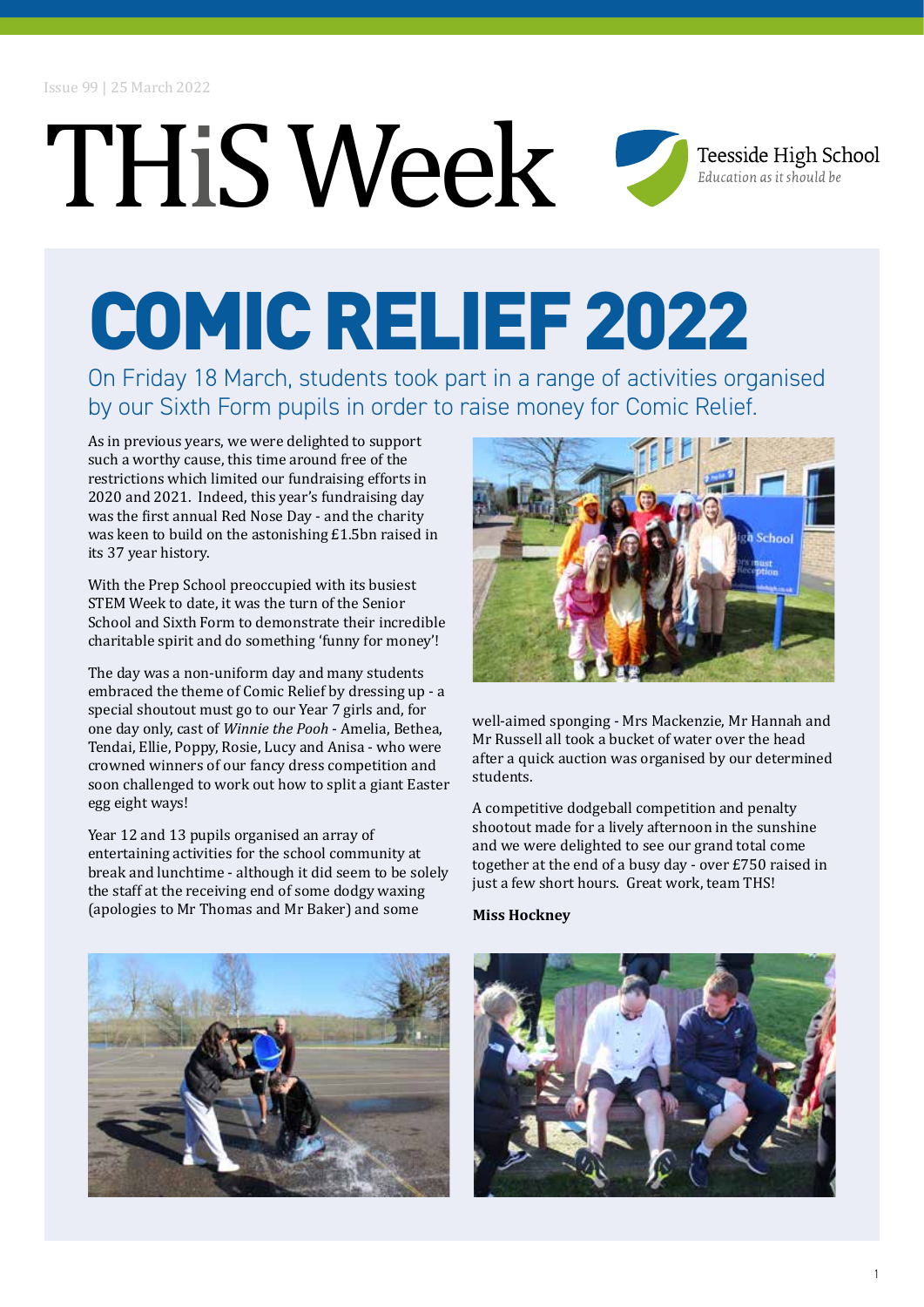## WELCOME

#### I cannot believe that we are approaching the end of the spring term.

Time is truly flying by this year and we find ourselves hurtling towards the end of March and the start of the Easter break. It has been amazing to be able to once again engage with our school community through an array of different activities and events. I am sure I speak for everyone when I say the lighter nights and blue skies have made for a welcome sight this week; something which makes me super excited for the final term of the year.

As a woman in the field of science, I was fascinated by the wide range of activities our pupils were able to engage in as part of STEM Week last week. Across the school there was an enormous sense of enthusiasm from pupils and staff alike, intrigued to learn more about the subjects of Science, Technology, Engineering and Mathematics and the multitude of different career pathways and opportunities within these fields. As a Physicist, it was brilliant to see our Year 10 pupils engage in a lecture led by Professor Lars Jorgensen - live and sitting beside the Large Hadron Collider at CERN in Switzerland! I remember fondly the visit we led to CERN just prior to the pandemic, and this virtual opportunity really brought students' learning to life. I am grateful to our staff for their efforts; STEM Week gave our pupils many unique opportunities to learn new skills that they will be able to take with them throughout their academic journey and beyond.

It was wonderful to round off the week raising money for Comic Relief last Friday, as other members of staff and I found ourselves at the wrong end of a sponging! Although it was very cold, it was definitely worth it. I was so proud of our Sixth Form students for organising a range of activities which contributed to a large amount of the donations we received. Overall, we raised a whopping £764.26 - well done, everyone.

With the last week of term in sight, I am looking forward to watching our Senior School production of *Matilda Junior*. This event will take place on Tuesday 29 March and Wednesday 30 March - our first school production since prepandemic times. I know that our students and staff have been working so hard to put on an amazing performance, it will definitely be a night (or two) to remember!

I hope that you have a fabulous weekend celebrating Mother's Day.

#### **Mrs K Mackenzie, Head**





#### U11 Hockey vs Red House School

It was a lovely afternoon for our U11 teams playing hockey in the sunshine against Red House School last Friday.

The girls played four quarters and gave it their all; chasing down



every ball and showing real grit and determination, resulting in a great victory. Well done to Player of the Match, Flo.

Unfortunately a number of absences



depleted the boys' team but they enjoyed a competitive mixed development game after combining with the RHS boys.

**Miss Turnbull**



### U12 Girls' County Hockey league winners!

Huge congratulations to our U12 girls' Hockey A team for winning the U12 County Hockey league!

The girls have made amazing progress throughout the season and have thoroughly enjoyed each game. Well done also to our U12B and U13A girls' teams, who both finished in third place in their respective leagues.

#### **Miss Turnbull**



### Prep House Cross Country Competition Our Year 5 and 6 pupils took part in their annual House

Cross Country Competition on Monday.

Everyone was super excited to compete both individually and for their House team.

The Year 5/6 boys results were as follows: 1st - Woodside, 2nd - Cleveland, 3rd - Victoria.

The Year 5/6 girls results were: 1st

- Woodside, 2nd - Cleveland, 3rd - Victoria.

Individual results placed Hala in 1st,

Flo in 2nd and Eleanor in 3rd, whilst Pierre, Grayson and Louis secured 1st, 2nd and 3rd for the boys respectively.

**Miss Hopkins**

### U16 Girls' Hockey vs Macmillan

Our U16 girls had an exciting hockey match against Macmillan Academy to finish the season this week.

The game was competitive from start to finish, with opportunities created by both teams.

With solid defending and excellent work from our midfielders, the girls secured a fantastic victory (2-1).

Well done to Amelia who had a great game on her debut for the team, and to Abi who was awarded Player of the Match.

A quick stop at McDonald's on the way home finished the evening on a high!

#### **Miss Turnbull**





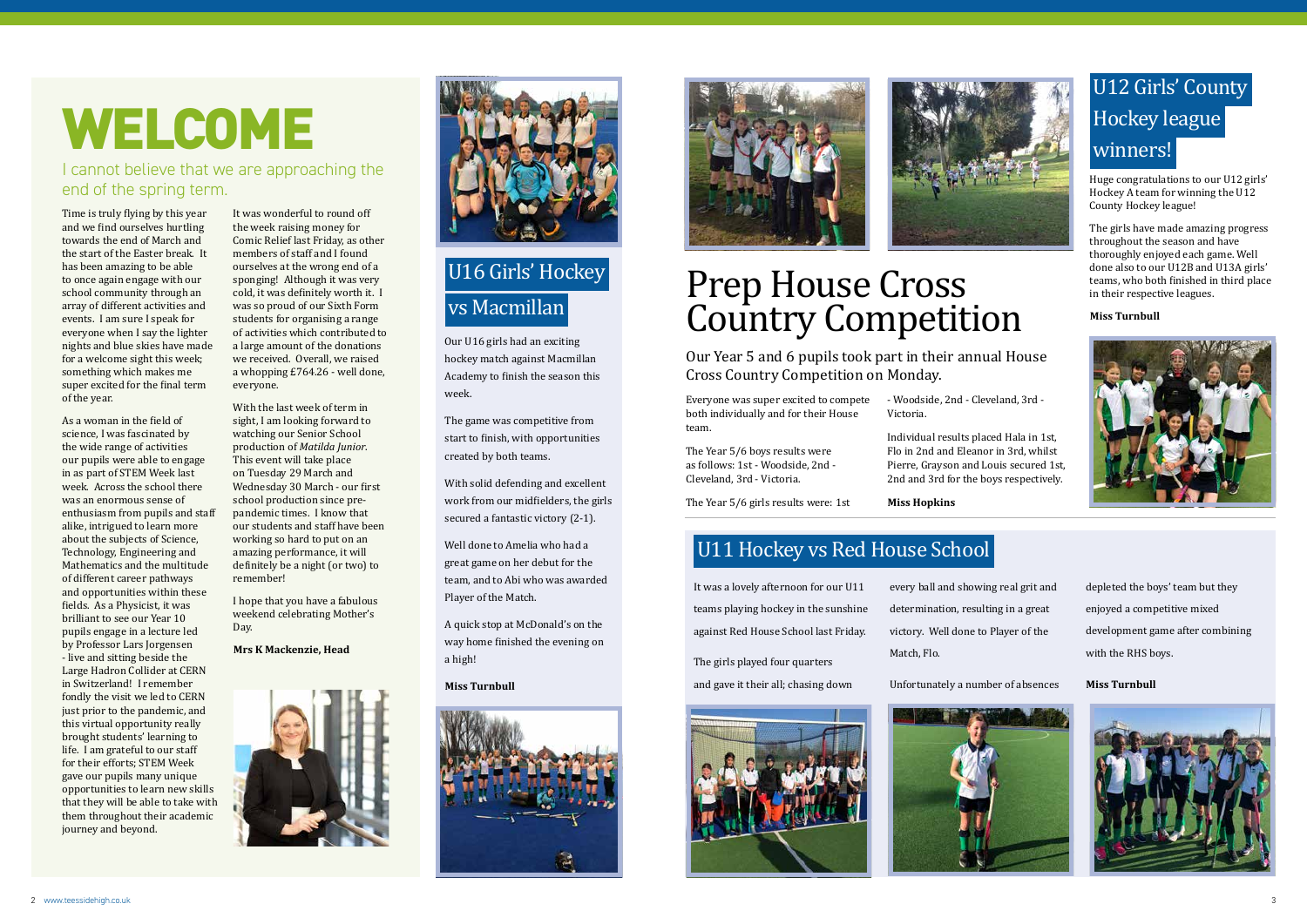4 www.teessidehigh.co.uk 5



#### Jewellery makers

Nursery children have been making some beautiful jewellery this week. This supported their phonics work as they have been focusing on the letter 'I' - and it was also a great mathematics activity, too!

From counting beads, sorting them according to different colours and shapes and measuring the correct length of the string, the children did a fabulous job.

Who knew learning could be so much fun!

#### **Miss Hall**





### Mother's Day preparations

EYFS and Pre-Prep children have been busy preparing for Mother's Day this week.

Nursery and Reception pupils have been thinking about how very special their mummies are and the different ways they can say 'thank you' to them.

They made the most beautiful cards and gifts and also recorded some very heart warming messages. We have had some wonderful descriptions but in summary, the children are proud to have such beautiful, funny and happy mummies!

The EYFS department is really looking forward to sharing a fun-filled craft session with our pupils' loved ones today.





In Pre-Prep, the children in Year 1 have been writing fact files about their mum

and making flowers for them.

They thought specifically about the things they would like to say 'thank you' to their mums for, and all of the activities they enjoy doing most with

them.

Everyone in EYFS and Pre-Prep would like to wish our families a very Happy

Mother's Day this weekend!

**Miss Hall, Mrs Clapton and Mrs** 



**Hannah**

#### Forest School

In Forest School this week, our Nursery and Pre-Prep children were delighted to see that spring had officially sprung!

The sun was shining, the birds were singing and the wild garlic was out in



full force in the woods.

The pupils loved their first trip of the year round the whole woodland. For some of our Nursery children, this was the first time they had completed our full circular route.



Reception pupils also had a special lesson this week where they made a beautiful tag for their mums for Mother's Day.

**Miss Hopkins**



## Bundles of fun!

EYFS and Pre-Prep pupils enjoyed a busy and fun-filled STEM Week last week, taking part in an array of different activities.

They started each morning full of enthusiasm and ideas for their enterprise task to help raise money for charity.

They also explored growth and new beginnings with a focus on the life cycle of a butterfly, and chicks hatching.

The children also created amazing artwork in the style of Kandinsky using a variety of media.

They even managed to fit in some Red Nose Day races on their Forest School visit with Miss Hopkins!

#### **Mrs Hannah**





#### New beginnings

EYFS and Pre-Prep enjoyed their firsthand experience of new beginnings with a visit from Mrs Kirk, our Senior School Biology teacher.

We are so fortunate to be able to build on the children's existing knowledge with our cross-phase links.

Thank you, Mrs Kirk, for lots of fascinating information about the process from egg to chicken!

**Mrs Clapton**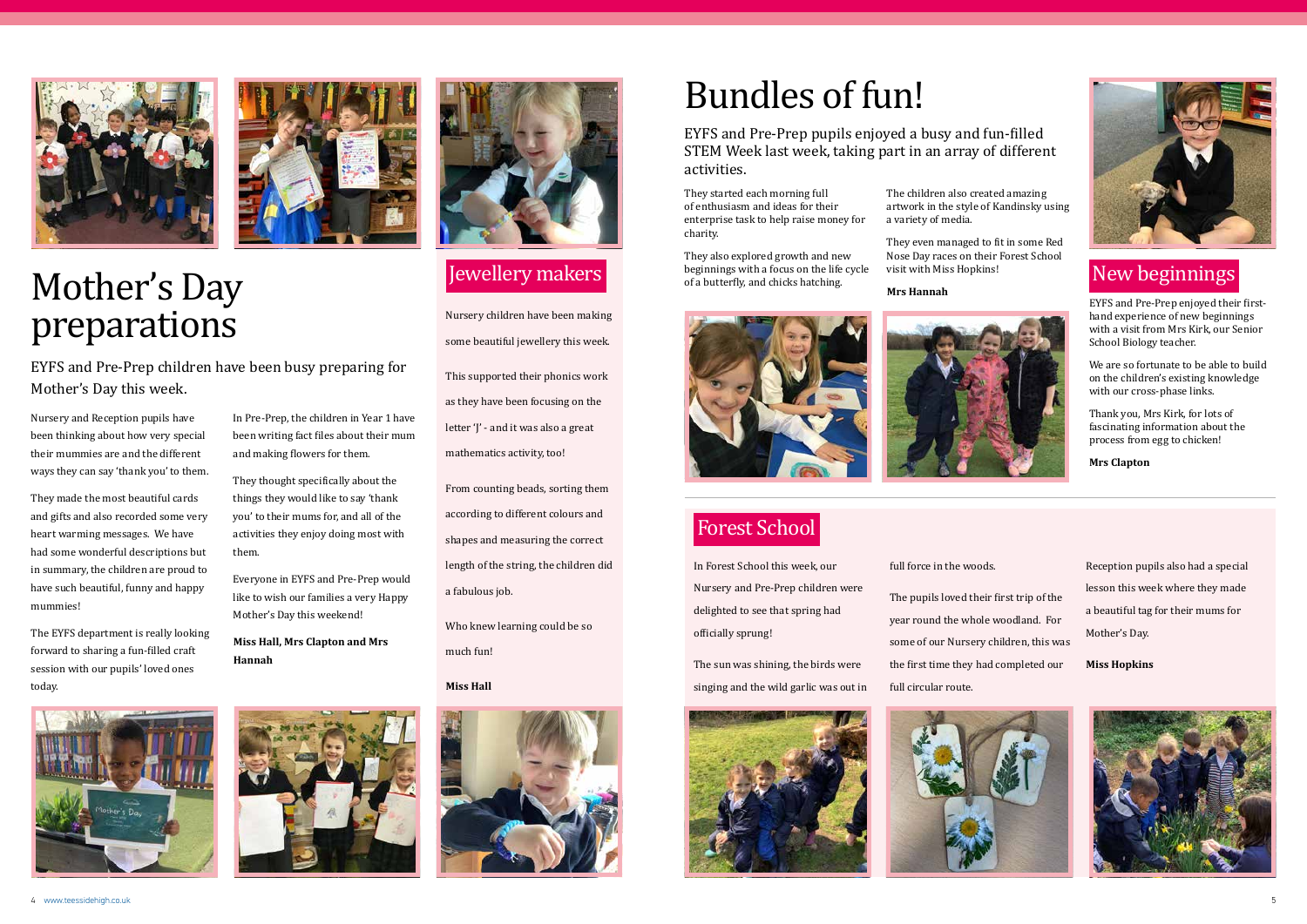



## Prep STEM Week round up

As I sit and reflect on this year's Prep STEM Week, I am finding it incredibly hard to pick out specific highlights.

The children in the Prep School had an immensely busy programme of activities and enjoyed many opportunities to take on new challenges, work collaboratively with a host of different children and learn something new and exciting from our visiting speakers.

Our week began with the arrival of astronauts, scientists, aliens and black holes to name a few, with a huge variety of outstanding space-themed costumes to really get our week started. The children considered the growth of space exploration by completing footprint activities, building lunar landscapes and competing to be the first to locate the lunar landing sites. We linked up with other schools around the country to take part in Mars Hour whilst working in groups to create our own Martian villages. Our knowledge of space was enhanced further as we welcomed Professor Chris Newman into school to hear about his career in space law. We were all fascinated with the information he shared and came away feeling even more enthused about an already mesmerising topic.

Throughout the week, the Prep children had the opportunity to take part in some coding activities and also an exciting robotics project. The Upper Prep children thought about how to calculate the age of a shark and put this theory to the test by applying it to themselves and their peers. Mrs Leck and I were very impressed that Upper Prep 1 were able to complete a particularly challenging satellite design mathematics investigation to explore the different and most effective ways of packing the space equipment. Lower Prep were also very creative when presenting their understanding of the phases of the moon!

Pre-Prep children learnt more about the growth of buildings and were amazed to see how quickly a skyscraper could be built, before trying to build their own structures. They also explored animal growth and completed a special paper plane and rocket experiment. They also thought about the

importance of healthy eating and exercise so that they can grow into healthy, strong adults.

As part of our week, we thought about the growth of veganism and it was lovely to be able to welcome some of the children and staff from Oxbridge Primary School to join us for this session. We were treated to some fantastic vegan foods before exploring the history of veganism and completing some discussions surrounding our theme.

Our week was also significantly enhanced by some inspirational speakers. In addition to Professor Newman, we were joined by Gemma Brotherton from Komatsu to learn more about the growth of their business and the development of their hybrid diggers. Lesley Wratten was our final visitor who was able to share how she built up her successful telecommunications business, Lemon, from very humble beginnings. She was also able to share some of the key considerations and personal skills and qualities needed to grow a thriving business, including the importance of a growth mindset.

We concluded our week by considering the growth of technology. Having considered the huge advances in technology over the last 100 years, and viewing some predictions of how technology is predicted to develop in the future, the children created their own technological products, thinking carefully about their purpose, materials and design.

It is hard to believe that this is simply a summary and not exhaustive of our week's activities, however, I hope that this has provided an insight into what our children have been exploring. We are very proud of the children's efforts, resilience and their determination when faced with many new challenges. We hope that the children have enjoyed the week as much as the staff, and that they will remember STEM Week 2022 with fond memories!

**Mrs Kennedy**









#### Postcards of Kindness

| thank her for her postcard.           | <b>Mrs Kennedy</b>      |
|---------------------------------------|-------------------------|
| reply from 86 year old Mrs Pearson to | been received.          |
| This week, Eleanor has received a     | hear how well their p   |
| community to help brighten their day. | Both of these girls we  |
| their messages to the people in the   | local carers.           |
| Kindness club are enjoying writing    | her postcard being de   |
| The children in the Postcards of      | Abigail has also receiv |
|                                       |                         |

### House Singing Competition

The Prep School children recently competed in the Inter House singing competition.

They had only had a few weeks to practise their songs which they performed really well.

The competition was hotly contested but Cleveland were crowned the winners by our judges, Mr Wing and Mrs Shevels.

I was really proud of the children for managing to sing in two parts which is no mean feat.

Congratulations to all of the Prep children for entering into the spirit of the event and singing brilliantly!

**Mrs Kennedy**

ved a photo of elivered to some

ere delighted to

ostcards had



## Grow a £2 Challenge

As part of the Prep School's STEM week programme, pupils were challenged to work either as a group or individually to see how much they could grow £2 by using their entrepreneurial skills. Evie shares her group's fantastic efforts below...

*On Sunday, Esther, Isla and I baked horse and dog treats for local stables and dog owners. We raised over £150.00 for a Ukraine refugee camp and completely sold out of all of our treats.*

*As part of a STEM Week challenge we came up with the idea to sell dog and horse treats. We spent all of Sunday in the kitchen baking. We found a recipe online that we thought would be quick, cheap and easy. The treats were both £2 for a bag. The horse bag contained* 

*honey, molasses, oats, carrots and apples and the dog bag contained oats, flour and peanut butter. There were three horse treats per bag and four dog treats per bag.*

*We advertised what we were doing on social media and received lots of nice comments saying how much people's horses and dogs loved our treats. We have raised the most money in Prep so far!*

**Evie, Year 5**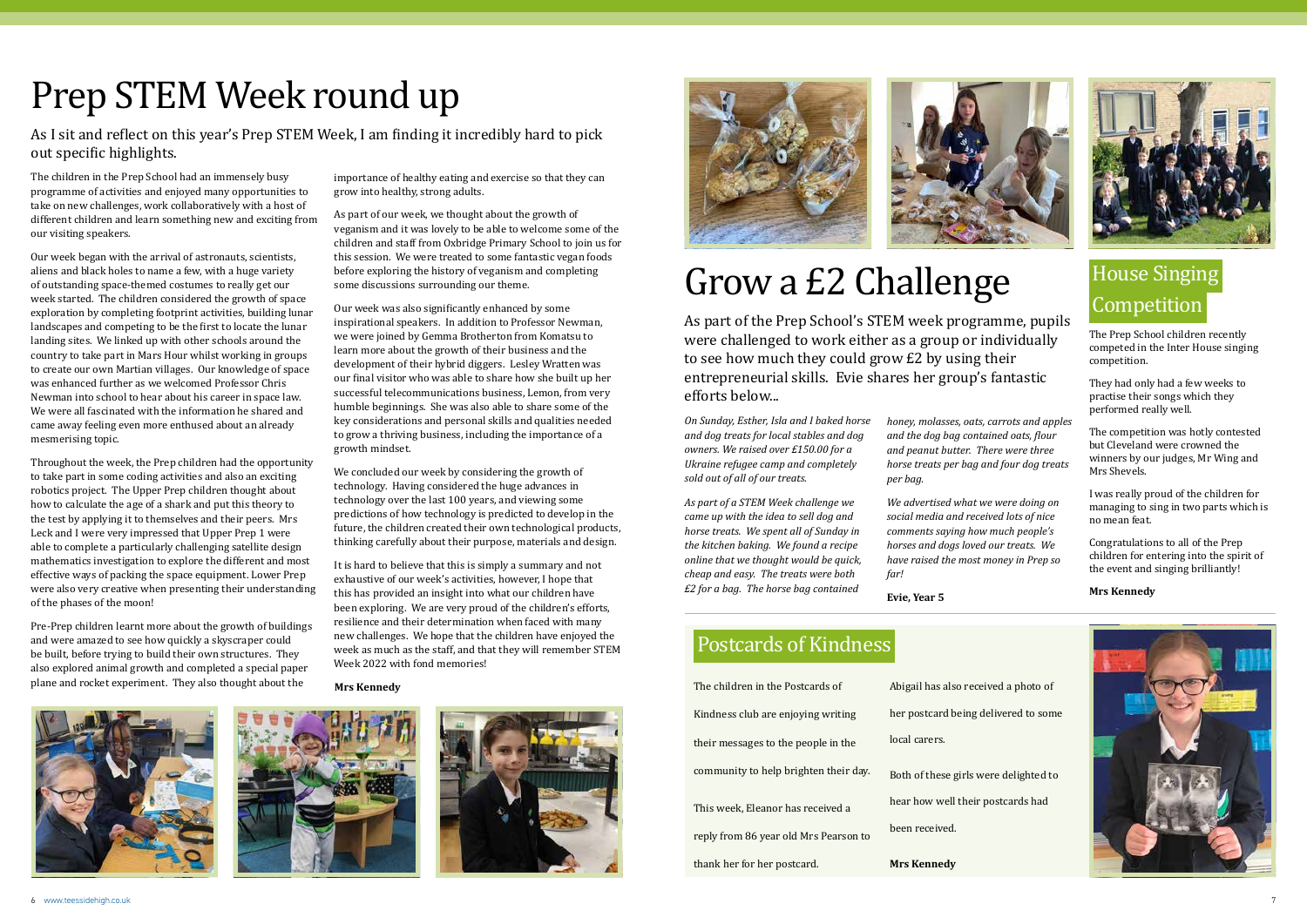







## Senior STEM Week round up

The Senior School Science department embraced this year's theme of Growth with a wide range of activities, both in and out of lessons.

Year 10 students stretched their experiences beyond their studies with a visit to Leeds for a day of Science Live lectures, led by academics such as Lord Professor Winston and Dr Maggie Aderin-Pocock, the presenter of the *Sky at Night*. They also attended a Zoom lecture from within the Large Hadron Collider at CERN.

Year 9 pupils investigated diet and growth by investigating the energy content of food whilst Year 8 looked at growth in science knowledge by looking at developments in immunology.

Both Year 7 and 13 have been studying plants, so set up bean seeds for a long term House competition; who will grow the tallest bean? Year 13 students have also been cloning some of our favourite plants, so when they head off to university they will have a cloned plant to remember their days in the

Science department!

Outside of lessons, students had the opportunity to design the slowest falling helicopter, turn copper to gold and, of course, visit the chicks to marvel at their rapid growth from fluff to feathers.

In form time, students enjoyed a range of activities from a general knowledge science quiz, puzzles on the everexpanding list of elements and the chance to develop their literacy skills through comprehension tasks and wider reading on a huge range of topics; from women in science to the bubonic plague.

We would like to thank our students for their endless enthusiasm and participation!

**Mrs Kirk**

### Tea-Time Talk - Paula McMahon

Friday 18 March saw a packed Prep Hall with standing room only for our most recent Tea-Time Talk, this time with Paula McMahon.

Paula is a civil engineer specialising in Design, Construction and Project Management. She is the current holder of the Tees Businesswomen Lifelong Inspiration Award and European WICE Lifetime in Engineering Award.

Paula spoke enthusiastically on the subject of 'Growth' which was the theme of British Science Week and fitted in perfectly as the culmination of our own STEM Week in school. She shared many of her own experiences as a female engineer and gave our

students lots of tips and useful advice on how to get to where they want to be in their own future careers. Students and parents asked thoughtful and interesting questions in order to learn more about the different roles in engineering as well as what exciting projects are happening now. It was wonderful to see so many budding engineers and their families taking this opportunity to learn more about a very exciting field of work.

**Mrs Shevels**



#### Bronze DofE

Over the past two weeks our Bronze DofE cohort has been developing their campcraft and navigation skills.

Pupils got to explore the fantastic scenery of Hamsterley, starting in the village and using careful navigation to find their way to the middle of Hamsterley Forest.

Once there, they tested their campcraft skills by putting up a tent for the first time and setting up a trangia for the first time. After lunch, they then headed off again in their groups to further develop their navigation skills.

I was really impressed with the students' pace. Well done to all five of our groups!

**Miss Hopkins**

#### Newton's Laws of Motion

Sir Isaac Newton's Laws of Motion have been around for centuries, but there is no harm in still checking them out. That is exactly what Year 9 did recently, using trolleys, weights, ramps and speed gates.

Year 9 pupils are pictured investigating Newton's 2nd Law (F = ma) with a trolley and set of pulley weights on a desk. They found out that the greater the force that pulls on the trolley, the greater is its acceleration.

However, the more the mass of the trolley for the same force and the acceleration reduces.

With the toy cars on the ramps, they found out the initial and final velocities using our new light gates to calculate the acceleration.

Not surprising the girls saw a greater acceleration on the steeper ramp.

It is a good opportunity to mix theory with practice in the Physics Department laboratories, now that



social distancing restrictions are easing. Well done, Year 9, on proving Newton's Laws are still correct in 2022!

**Mr Edwards**

#### Year 7 Drama

Year 7 Drama students have started exploring Physical Theatre and looking at the work of the New York based theatre company *Push*.

Starting with individual chair

choreography, they have been building towards whole class performances. Again, the focus and creativity of our students continues to amaze me.

**Mr Coates**